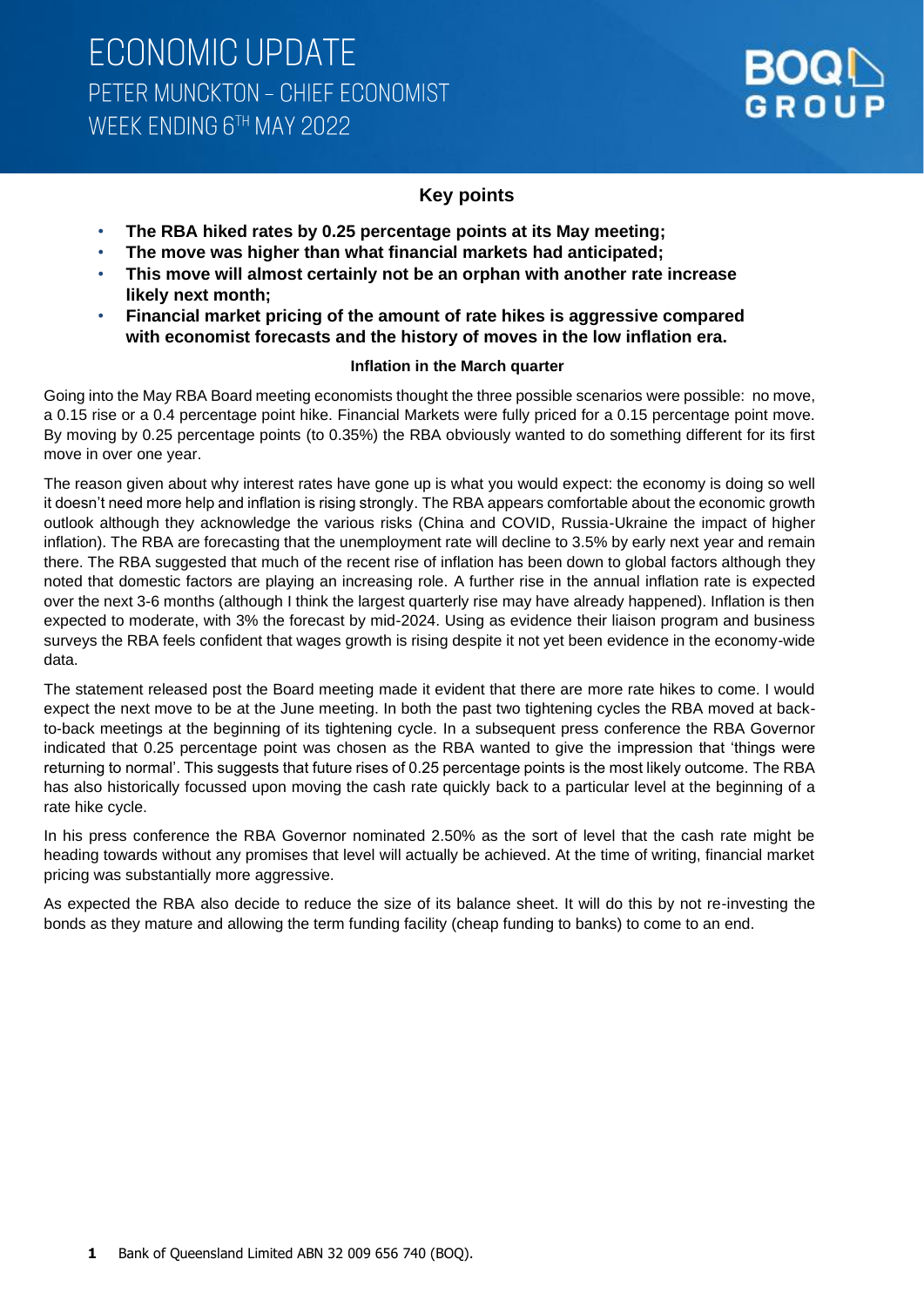# **ECONOMIC UPDATE** PETER MUNCKTON - CHIEF ECONOMIST WEEK ENDING 6TH MAY 2022





### **Demand is expected to remain strong, there is greater uncertainty about supply**

It is hard to argue that the cash rate should be at 0.1%. Inflation is at its highest level in over two decades and the unemployment rate is at its lowest level in almost five decades. I had thought they might have delayed moving until June until stronger wages growth was more evident. But the RBA clearly had decided it has seen enough evidence on that front.

Higher interest rates work by reducing demand. Higher interest rates reduces the incentive to borrow as well as reducing the cash flow of existing borrowers. They can reduce asset prices (such as house and equity prices) and encourage households to increase saving. It can also result in a higher exchange rate.

There is disagreement as to how much current inflation is caused by excess demand and how much by problems with supply. The short answer it is both. When the March quarter data is released in June we are likely to find out that Australian GDP has moved to be above its pre-pandemic trend (in contrast to the US). The strength of demand (until recently) has been more skewed towards goods over services.

On the supply side COVID has resulted in a sizeable reduction in the number of hours worked over the past couple of years reducing the amount of goods that could be produced. And there are substantially less workers than there would have been if immigration was remained at pre-pandemic levels. The Russia-Ukraine conflict further boosted commodity prices that had already been rising reflecting under investment and strong global demand.

Some of the excess demand and supply shortages are unwinding. Goods spending is slowing, spending on services is increasing. This has meant a slowing of new orders for goods (more noticeable overseas). Reduced concerns about COVID has seen more people return to work, leading to an increase in deliveries and reduction in the backlog of orders. Financial markets appear comfortable about the scope of the Russia-Ukraine War with many commodity prices down from their highs.

But some of the supply problems will last longer. There is a reasonable chance that chunks of the Chinese economy could be closed for periods in coming months as they continue to follow a zero-COVID strategy. While financial markets are not looking for energy prices to head higher they are also not expecting energy prices to declines. And Treasury is not expecting a return to pre-pandemic rates of population growth for some time.

Even if the supply problems are not permanent the longer they last the more likely that households and firms will expect them to last. Which is why the evolution of wages growth is so important. The RBA has previously indicated that a move of wages growth up towards 3-3.5% will be necessary for inflation to stay sustainably within the 2-3% inflation target band. If wages growth were to move towards 4% (or higher) without higher productivity growth that increases the risk of inflation staying too high (without a fall in the share of national income going to profits).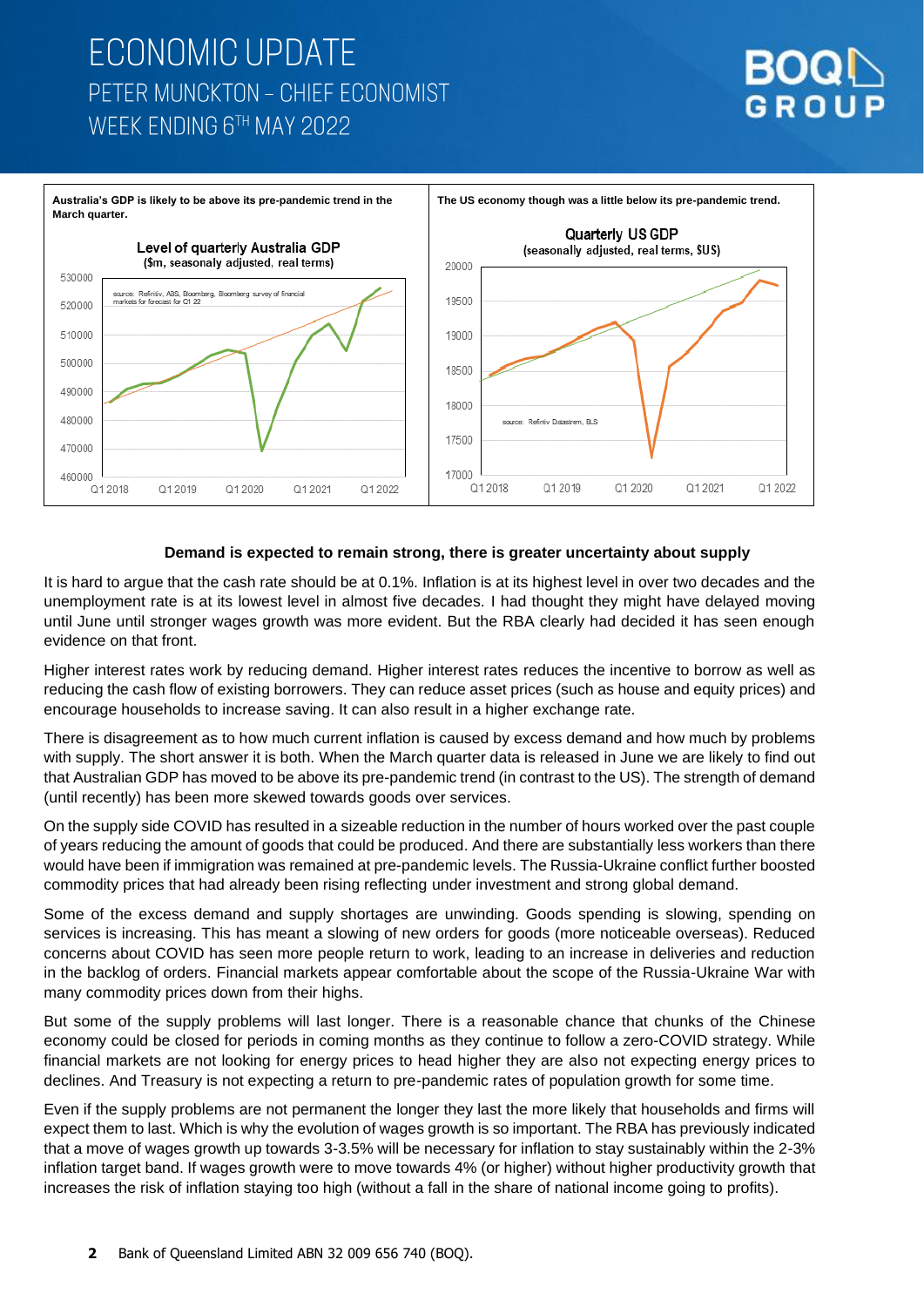# **ECONOMIC UPDATE** PETER MUNCKTON - CHIEF ECONOMIST WEEK ENDING 6TH MAY 2022



The uncertainties on the demand side is how much will consumers spend as they face declining real wages growth (wages growth less than inflation) and how higher interest rates given the level of household debt. The evidence to date is that consumers in aggregate are still spending although some households are starting to find the going tough. How that evolves will play an important role in terms of how high and how fast interest rates will rise over the next year.

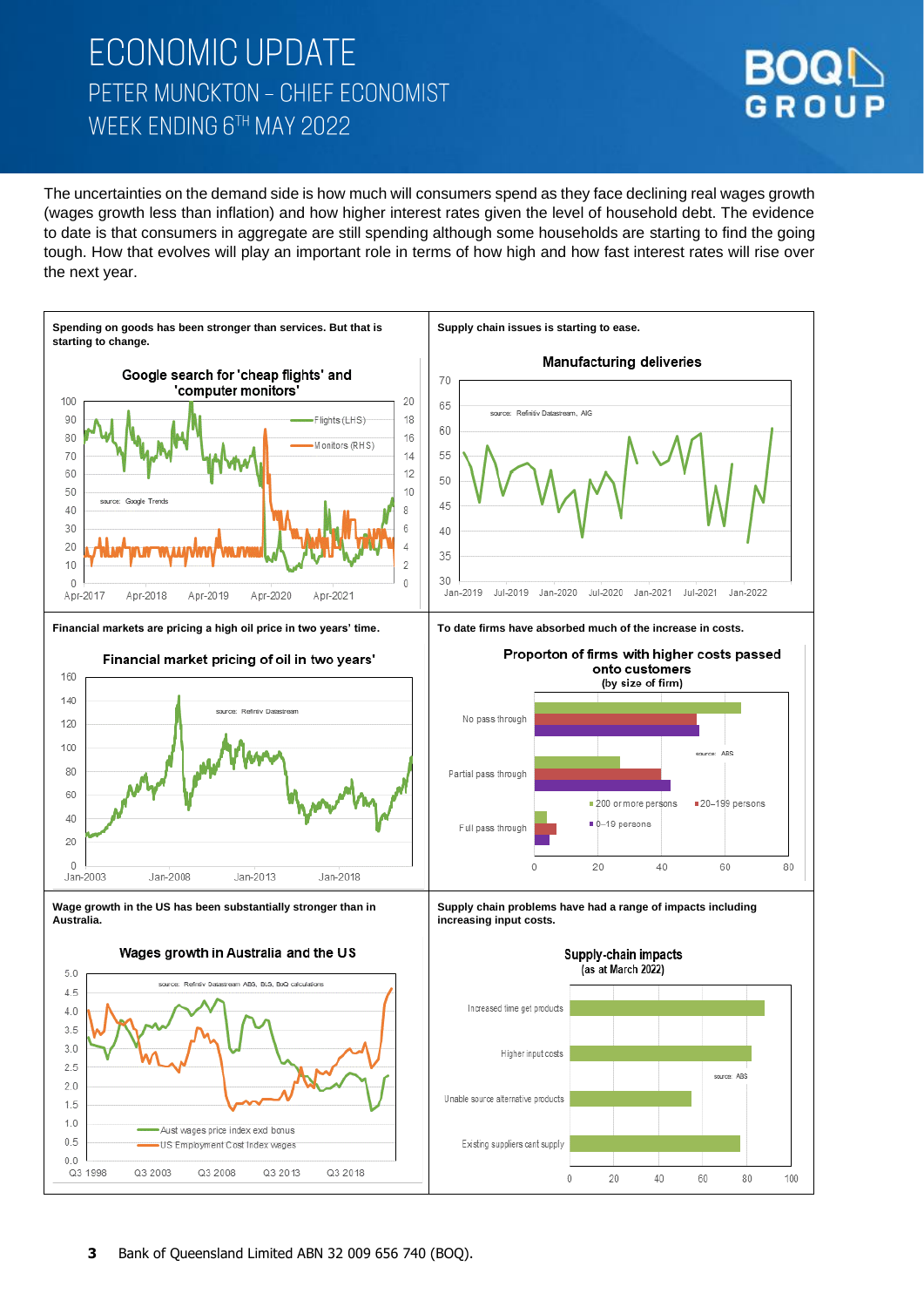

#### **The cash rate is not the only financial variable that moves the economy**

Much of the focus is on the cash rate. But other variables can also have a strong influence on the economy. The cash rate typically has a significant impact upon the variable mortgage rate. But fixed mortgage rates are driven more by financial market views of future cash rate movements. And with financial markets now expecting significant rises in the cash rate over the next couple of years there has been a notably jump in fixed mortgage rates over the past couple of months (particularly longer than 3 years').

Movements in asset prices (such as housing prices and equity markets) can also influence the economy. House price growth has moderated noticeably in recent months partly reflecting rising fixed mortgage rates. The rising number of homes for sale and affordability concerns though have probably played a bigger role. Worries about rising global interest rates has certainly played a role in the recent weakness of equity markets.

One positive for the economy is that the terms of trade (export prices against import prices) is near a record high reflecting the strength of commodity prices. Often a very high terms of trade coincides with a strong AUD. But not this time, mainly because of the strength of the \$US (a result of the expectations of very aggressive rate hikes by the Federal Reserve). Fiscal policy remains very supportive of the economy for the next financial year although some tightening of policy is projected for next year.

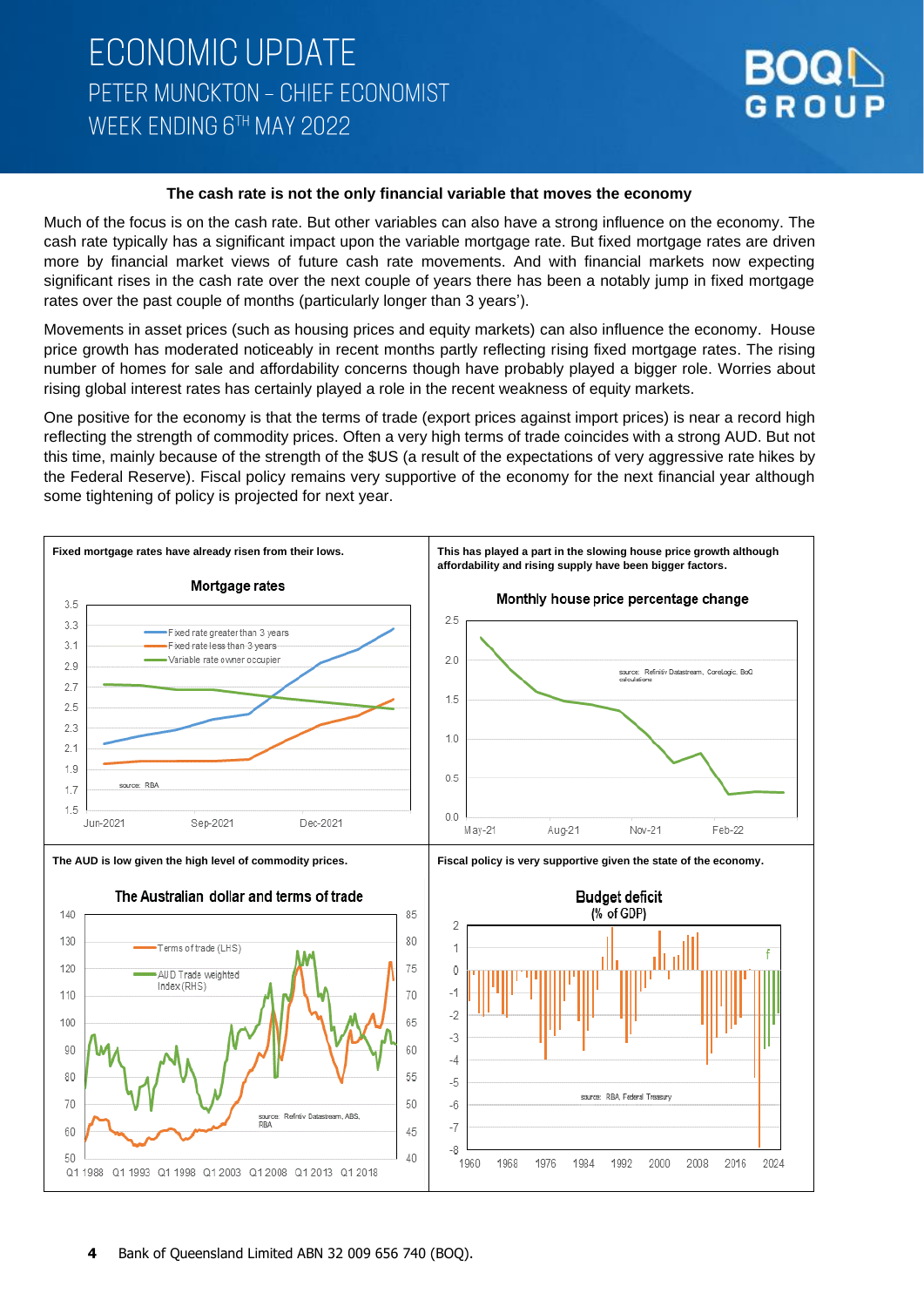

### **What history tell us about this interest rate cycle**

There is a big disagreement amongst economists as to how high the cash rate should head in this cycle. A recent Reuters' poll indicated that economist expectations for the cash rate by the end of 2023 range between 0.75-3% (with a median of 2%). Financial markets are more aggressive, with the cash rate expected to be 3.5% by end-2023 (pricing as at 2 May). As a comparison, financial markets are pricing 3.25% in the US and 2.5% in the UK by the end of 2023.

What can history tell us about where the cash rate is heading? In the four monetary policy tightening cycles in Australia (and the US) the cash rates rose by between 1.50 to 3.25 percentage points. So the amount of tightening currently priced in by financial markets is higher than each of the preceding four tightening cycles. The starting cash rate is (substantially) lower. There are a number of reasons (notably higher debt levels) why interest rates are unlikely to quickly rise back to where they were in the preceding cycles.

Three of the previous cash rate cycles were short (5-13 months). The other cycle was substantially longer reflecting the surprising strength and duration of the largest mining boom in Australia's history as well as a global credit boom in financial markets (that resulted in the GFC).

| <b>Australia</b>               |                           |                                                      |                                 | <b>US</b>                         |                                  |                                                      |                                 |
|--------------------------------|---------------------------|------------------------------------------------------|---------------------------------|-----------------------------------|----------------------------------|------------------------------------------------------|---------------------------------|
| <b>Date</b>                    | Time<br>taken<br>(months) | <b>Amount</b><br>rate rises<br>(percentage<br>ponts) | <b>Starting</b><br>cash<br>rate | Date                              | <b>Time</b><br>taken<br>(months) | <b>Amount</b><br>rate rises<br>(percentage<br>ponts) | <b>Starting</b><br>cash<br>rate |
| Aug-<br>Dec 94                 | 5                         | 2.75                                                 | 4.75                            | Jan 94<br>$-$ Feb<br>95           | 13                               | 2.50                                                 | 3.0                             |
| Nov<br>99-<br>Aug 00           | 9                         | 1.50                                                 | 4.75                            | May<br>$99 -$<br>May<br>00        | 12                               | 1.75                                                 | 4.75                            |
| May<br>$02 -$<br>Mar 08        | 70                        | 3.00                                                 | 4.25                            | June<br>$04 -$<br>June<br>06      | 24                               | 3.25                                                 | 1.0                             |
| Oct<br>$09 -$<br>Nov<br>2010   | 13                        | 1.75                                                 | 3.00                            | <b>Dec</b><br>$15 -$<br>Dec<br>18 | 36                               | 2.25                                                 | 0.125                           |
| May<br>$21 -$<br><b>Nov 22</b> | 18                        | 3.50                                                 | 0.1                             | Mar<br>$21 -$<br>Mar<br>23        | 24                               | 3.25                                                 | 0.125                           |

#### **Monetary policy tightening cycles in Australia and the US since 1990 (Projected rate changes from May 21 are based upon financial market pricing as at 3 May)**

Could this tightening cycle be substantially longer than currently anticipated by financial markets? A possible scenario is that inflation remains higher for longer. Ongoing COVID problems in China could be one cause. But a more likely one is that wages growth picks up strongly, and without productivity offsets leads to a wage-price spiral. To date Australia's wages data has been very subdued (particularly compared with the US). The RBA (and most forecasters) expect wages growth to rise further over the coming year.

The main reason I think this could be an elongated rate rise cycle is that after an initial spurt the RBA might want to be cautious about raising interest rates too quickly given concerns about high levels of household debt. A slower pace of rate hikes would allow time for household disposable incomes to grow to enable them to meet debt